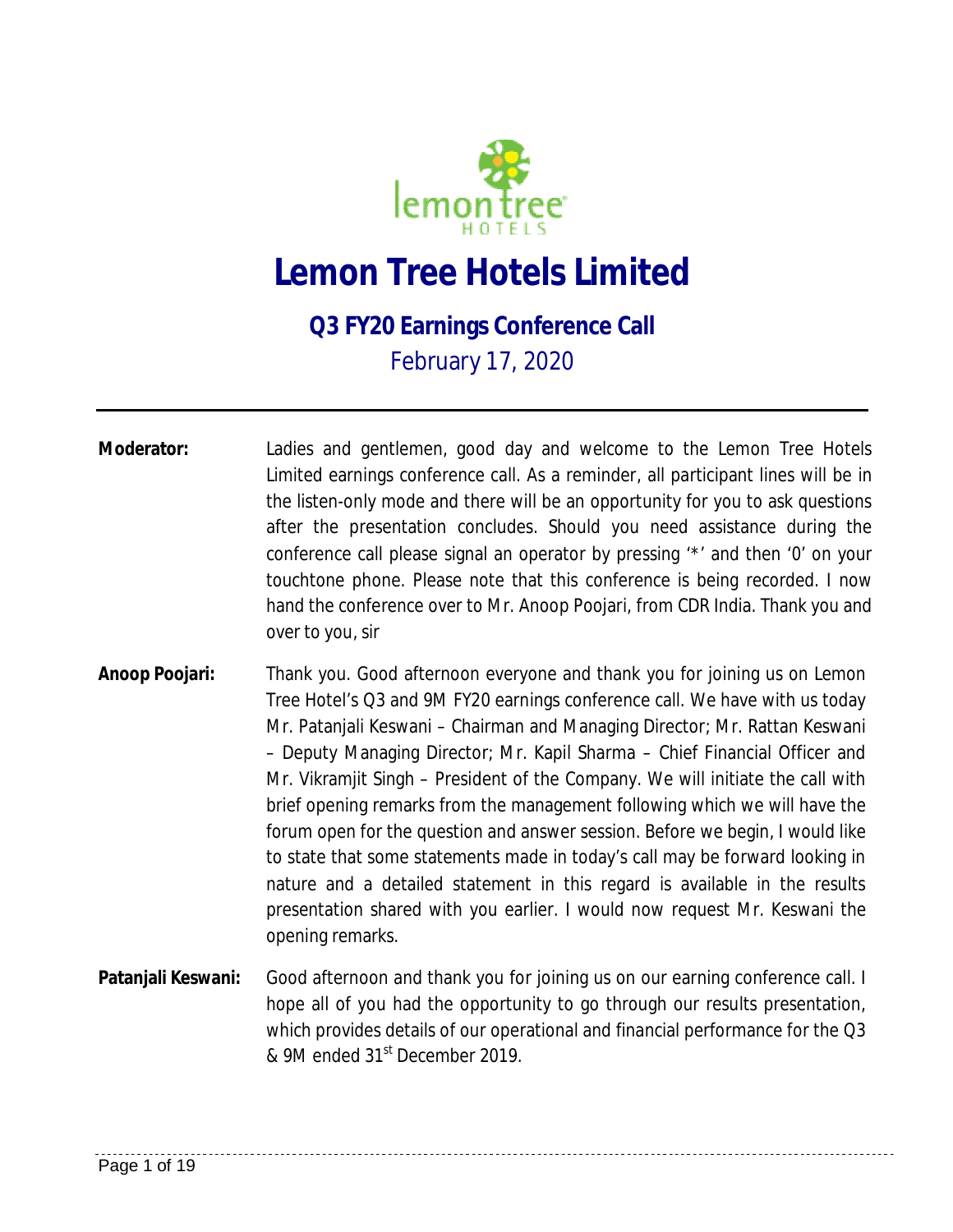

We have delivered a strong performance during the quarter despite subdued market sentiments and challenges in micro markets. In Q3 FY20, our consolidated revenue from operations grew by 39.3% Y-o-Y to Rs.199.6 crore. This growth was primarily driven by the addition of 978 owned/leased rooms over the last 15 months, the acquisition of Keys Hotels and increase in the ARR at the group level. Our consolidated EBITDA increased by 47.9% with margin expansion of 213 bps and our PBT increased by 16.1% Y-o-Y.

I would now like to disaggregate our consolidated Q3 FY20 performance into 3 buckets which are same hotels i.e. hotels which were operational for atleast 15 months that is Q3 FY19 onwards, new hotels i.e. hotels which opened either during Q3 FY19 or later and Keys Hotels which we acquired effective 1st November 2019.

Same Hotels: Our same hotel recorded 5.8% increase in revenue from operations driven by 5.4% increase in ARR and 148 bps expansion in occupancy from 74.7% to 76.2%. Our focus on cost optimization has resulted in the operating cost of our same hotels reducing by 1% Y-o-Y which combined with this increase in revenue has led to a 19% increase in EBITDA for same hotels. The EBITDA margin of our same hotels is therefore expanded by 425 bps Y-o-Y from 34.2% to 38.4%. Now, what I would like to point out is that our below-the-line corporate expenses are actually expensed in the same hotel's bucket. So actually this 38.4% is on pre-expenses basis because the corporate expenses have not been distributed across new hotels and Keys. Profit before tax of our same hotels increased by 67% Y-o-Y from Rs.18.3 to Rs. 30.6 crore.

New hotels: Our 6 new hotels with total inventory of 978 rooms, which account for about 19% of our group inventory, operated at an average ARR of 1.2 times of our group average in Q3 FY20 but at a significantly lower occupancy than the group average which had pull-down effect on a group RevPAR. Due to this, the PBT contribution from these new hotels was negative 9.2 crore for Q3 FY20. I am happy to share with you that all the new hotels are ramping up quite well. For those of you who attended my briefing in Mumbai in September last year, where we had presented the dramatic improvement in the performance of the last 4 adult hotels we had opened from infant phase to the adult phase. I would like to inform you that improvement in performances in these 6 new hotels is following the same trajectory.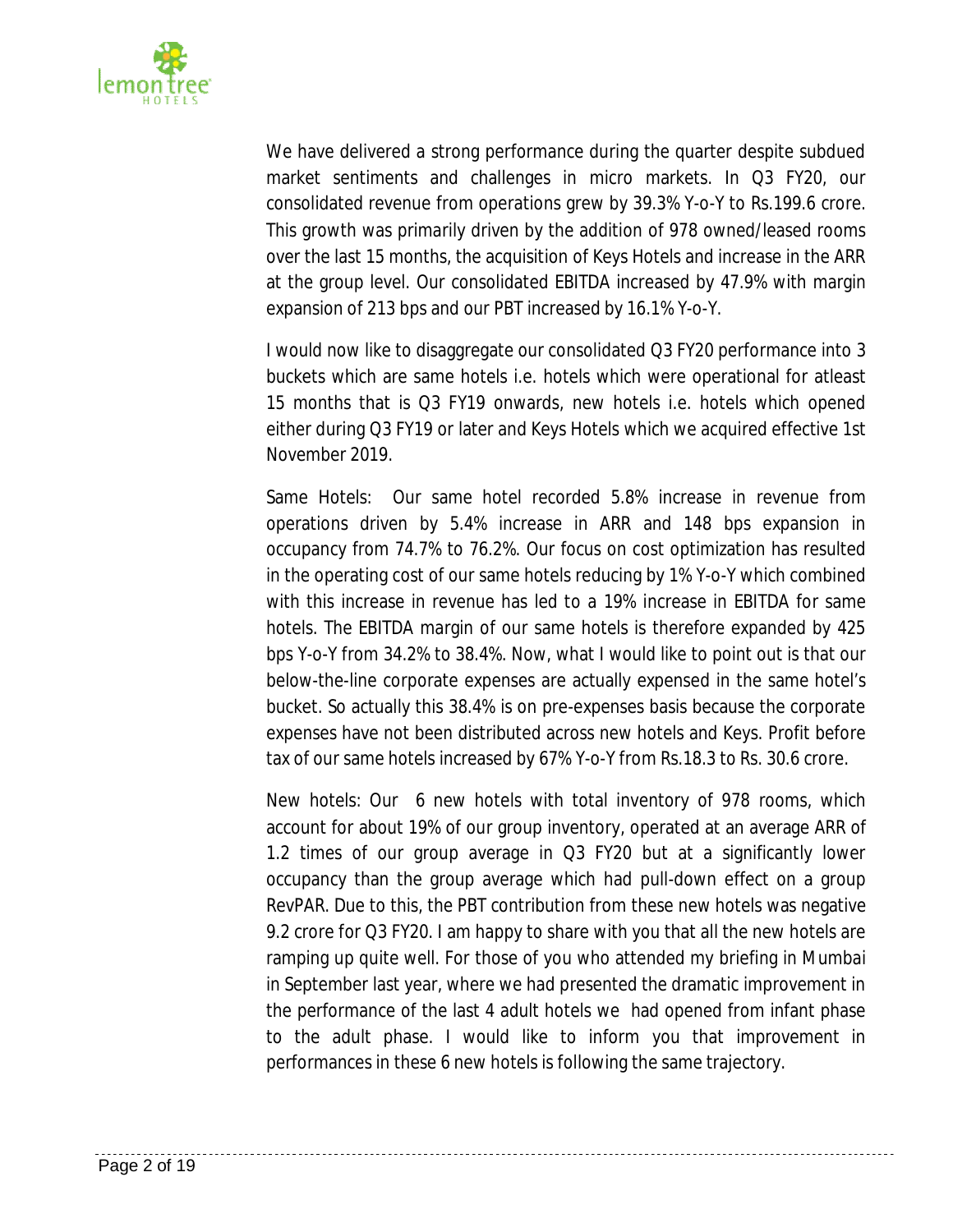

Key Hotels: Keys Hotels which we acquired and consolidated into our financials from 1st November 2019 onwards comprises 7 hotels with 936 rooms which account for 18% of our group inventory. Currently, these hotels on all performance parameters like occupancy, revenue/room, EBITDA /room, EBITDA margins, etc., are significantly lower than similar Lemon Tree Hotels and are somewhat similar to the performance of our new hotels. The contribution of Keys hotels to the group PBT was negative Rs. 1.2 crore for Q3 FY20. So our strategy to ramp up Keys hotels is similar to our strategy of ramping up our 6 new hotels. On the operational front, our team is working hard on seamlessly consolidating operations. As there are significant opportunities to derive multiple synergies from this acquisition, we are confident of delivering significant improvements in operational and financial performance from Keys Hotels in the coming 6 to 8 quarters.

To give a better perspective on the Company's operations vertical wise, we have incorporated a slide number 16 in our results presentation. It gives a summary on how our businesses have performed across same hotels, new hotels and on the acquired Keys hotels.

Moving to operational developments, during the year we opened 3 large owned hotels at Mumbai, Udaipur and Kolkata. Our recently launched Udaipur property under a new brand, Aurika is in the process of stabilizing. We are happy with the improvement in monthly performance i.e. the run rate reported by Lemon Tree Premier, Mumbai and Kolkata which were launched in June and October 2019 respectively. In another key development, we also made our international debut with the opening of Lemon Tree Hotel in Dubai during Q3 FY20. The hotel is strategically situated close to famous tourist spots in the city. We will also be launching our second international hotel in Thimphu, Bhutan soon, which too will be a Lemon Tree Hotel. The inclusion of these hotels is in sync with our strategy to go asset-light through expanding our managed hotels portfolio by leveraging our strong brand in the country.

Our current operational inventory as of 31st January 2020 consists of 79 hotels and 7,979 rooms, out of which 5,192 rooms are owned/leased and 2,787 are managed rooms. Our active development pipeline consists of an additional 748 owned/leased rooms and 1,925 rooms under management contracts all of which will be operational within next 2 years.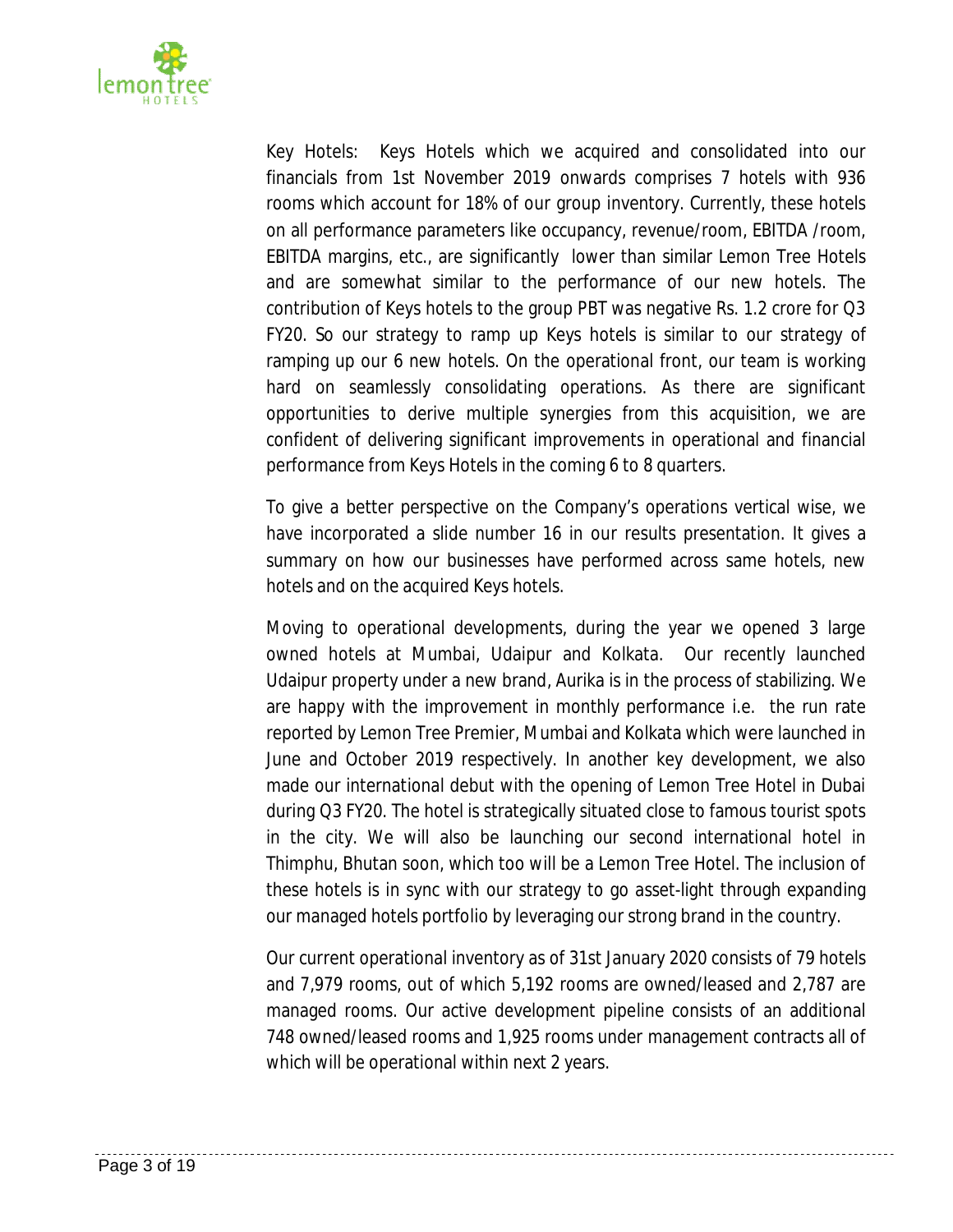

To conclude, even as we anticipate the industry cycle to positively turn in the near term, we continue to build on our cost leadership and strengthen our leading position in the mid-price hotel segment in India. We believe we are well positioned to capitalize on the upcoming opportunities led by the stabilization of very large inventory commissioned in the down cycle over the last 15 months, the successful integration of Keys Hotels and the aggressive ramp-up of our asset-light model through managed hotels.

On that note, I come to the end of our opening remarks and would like to now ask the moderator to open the line for Q&A.

- **Moderator:** Thank you very much sir. Ladies and gentlemen, we will now begin the question and answer session. We have the first question from the line of Nihal Jham from Edelweiss Financial Services. Please go ahead.
- **Nihal Jham:** Our Q2 performance was muted and you did mention at that point of time that the industry scenario remains challenging and it is a little difficult to take price increases from a lot of the end user industries that you cater to. As I see that at least for the same hotel, we have seen a decent pricing hike, so first of all if you just comment on how the industry is being shaping up and what phase of the cycle are we in and also on the rate negotiation that we have done with the MNCs and large Indian corporates, so that would be helpful to start with?
- **Patanjali Keswani:** Nihal, the hotel industry is highly discretionary. It has multiple types of customers, so there are large corporates, small, medium & micro enterprises and retail customers who come either directly or through the OTA channels to hotels. The large corporate segments especially those which have been significantly affected by the slowdown in the last few quarters, their demand has dramatically dropped, it has not dropped slightly but it has dropped dramatically. So the key challenge is to actually replace the drop in demand from those industry segments with retail. If you look at Lemon Tree, we have managed to do it well fairly successfully. We have not only replaced the lost demand with retail, we have actually expanded our retail even beyond the lost demand which is why you will find that we have increased our occupancy in the same hotels. This has also led to an increase in average rate because surprisingly in spite of the slowdown retail demand in the price point of Rs. 4000 to Rs. 6000 is increasing in India and we have tried to target that. So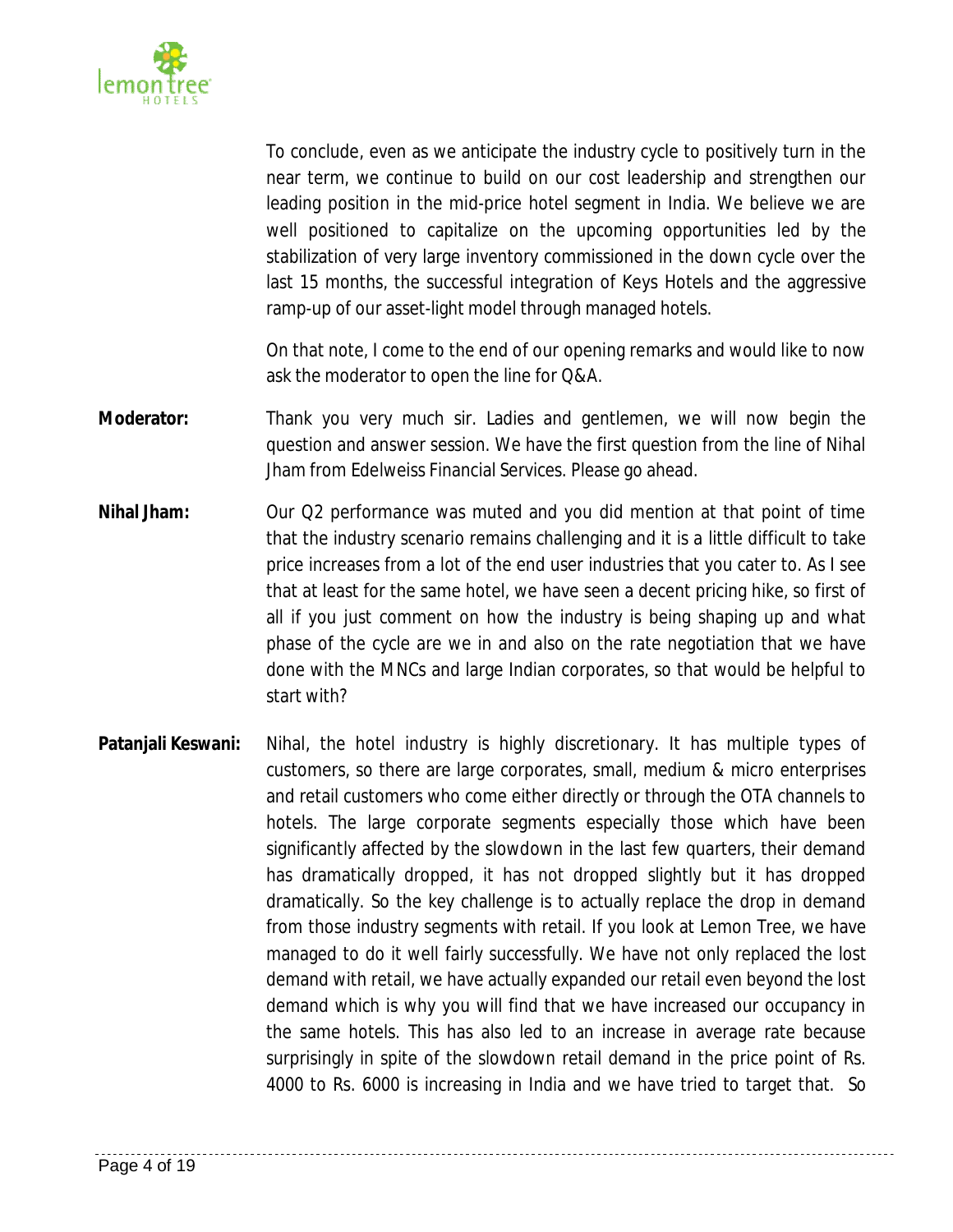

overall on a macro basis, demand from large corporate and from small, medium & micro enterprises has reduced, demand from small medium micro enterprises has also reduced, especially after demonetization, but this has been more than compensated by retail demand and that too was very encouraging because long term we would like to be more and more B2C rather than B2B2C.

- **Nihal Jham:** What will be the share of retail for Q3 FY20 as compared to corresponding quarter last year?
- **Patanjali Keswani:** The share of retail has grown to 39% from 36%.
- **Nihal Jham:** What kind of negotiation / price hike we are doing with our largest MNC customers and the large Indian corporates?
- **Patanjali Keswani:** I would say 3% to 4% is large corporates, small, medium & micro are still consuming hotel rooms with 5% to 6% and retail would be higher.
- **Nihal Jham:** On the discussion of Hyderabad specifically, I see that there has been a phenomenal increase in the ratio, now possibly to one of the best cycles that the sector has seen in terms of 15 to 20% growth, I want you to comment that is this the base impact or generally the demand in your hotel or the entire city is so strong that we are seeing such kind of strong increase there?
- **Patanjali Keswani:** If you look at some of the office leasing reports, you will find Hyderabad is continuing to offer very large office spaces, which are being absorbed quickly, so this as a rule of thumb typically if there is 10,000 square feet of office space occupied, then the closest hotel benefits by one room per day, this is a global thumb rule. Hyderabad has been seeing an enormous amount of development and leasing activity, not only us but whole industry benefits by this growth. I feel that we have done quite remarkably in Hyderabad because fundamentally this has enabled us, since we are already at high occupancies. In the past a number of analysts have asked me that if you reach a high occupancy what you do and I had explained to them that once we reach a certain level we start re-pricing irrespective of industry. We have re-priced our Hyderabad rooms by 17.7% although we could raise our occupancy since it was already very high even earlier by 58 bps but it led to an overall improvement in RevPAR of 14.5%.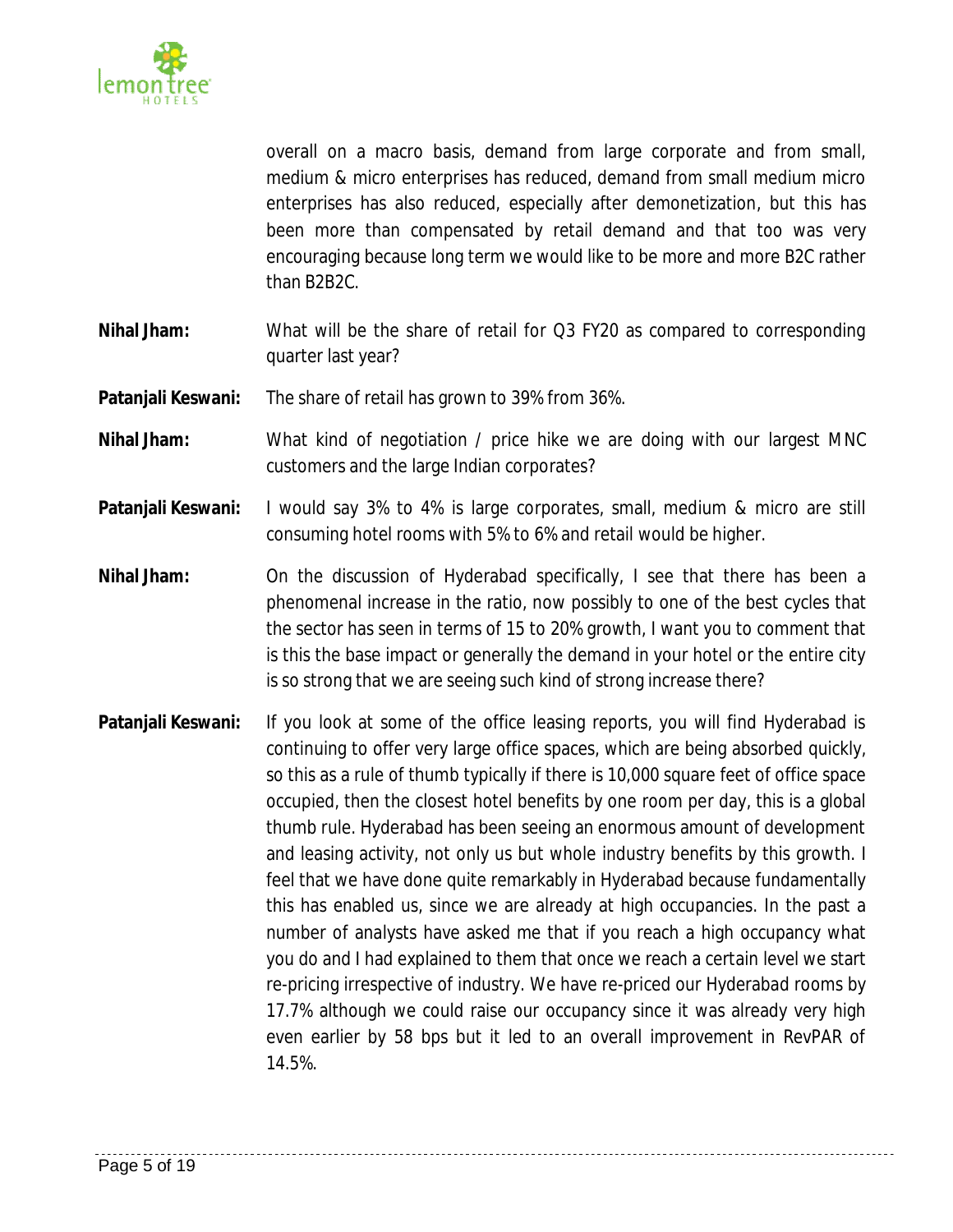

So basically, Hyderabad where interestingly we have one of our largest inventories of own rooms, Hyderabad is looking brilliant for the next 4 to 5 years, not even short term, so it is not a one-off if you look at development activity and future leasing, it is strong for the next 8 quarters, so I am very bullish on Hyderabad. My guess is Hyderabad because of the open areas and the very well planned infrastructure especially in the area where our hotels are, which is HI-TEC city and Gachibowli, is going to see an enormous surge in the economic activity in the next few years.

- **Moderator:** Thank you. We have next question from the line of Deepika Mundra from JP Morgan. Please go ahead.
- **Deepika Mundra:** On balance sheet, could you tell us what are the latest debt levels and would you need any additional debt for construction of the Mumbai Airport Hotel?
- **Patanjali Keswani:** Our debt will peak at Rs. 1550 odd crore, so we are roughly there right now. To answer your question about the Mumbai Hotel, we have invested a little over Rs. 300 crore in it. The total investment will be Rs. 850-900 crore. What we see is with our free cash flows and refinancing some of our debt because we will be repaying about Rs. 200 plus crore of debt in the next 2 years plus we will have free cash flows, in an excess of that. So we think we will be financing the Mumbai Hotel through internal accruals and just refinancing our current debt, so the short answer is the debt won't increase.
- **Deepika Mundra:** And sir, on the newer properties which is Udaipur, Kolkata and Mumbai for the third quarter, would you be able to share any specific details on both ARR and occupancy, I understand it is a first quarter for some of the properties but just an indicative performance?
- **Patanjali Keswani:** Well, these are all brand new properties, but I will share them with you. Pune now is a little over 70% but anyway I don't have the numbers right here. Mumbai is doing a net ARR of Rs. 6,700 in Q3 and was at about 62%. Mumbai, I am talking Q3, by the way Q4 is significantly stronger. Aurika which we opened in November, so you have to understand unlike business hotels, leisure hotels a lot of their demand is pre-booked a year out, so Aurika for the first one year, we were aware would be significantly lower in occupancy. It would only be retail local occupancy that would drive its performance, so it did occupancy of only 20% but at a net ARR of Rs. 15,000. Calcutta did 44% in the first quarter since opening at Rs. 6,500.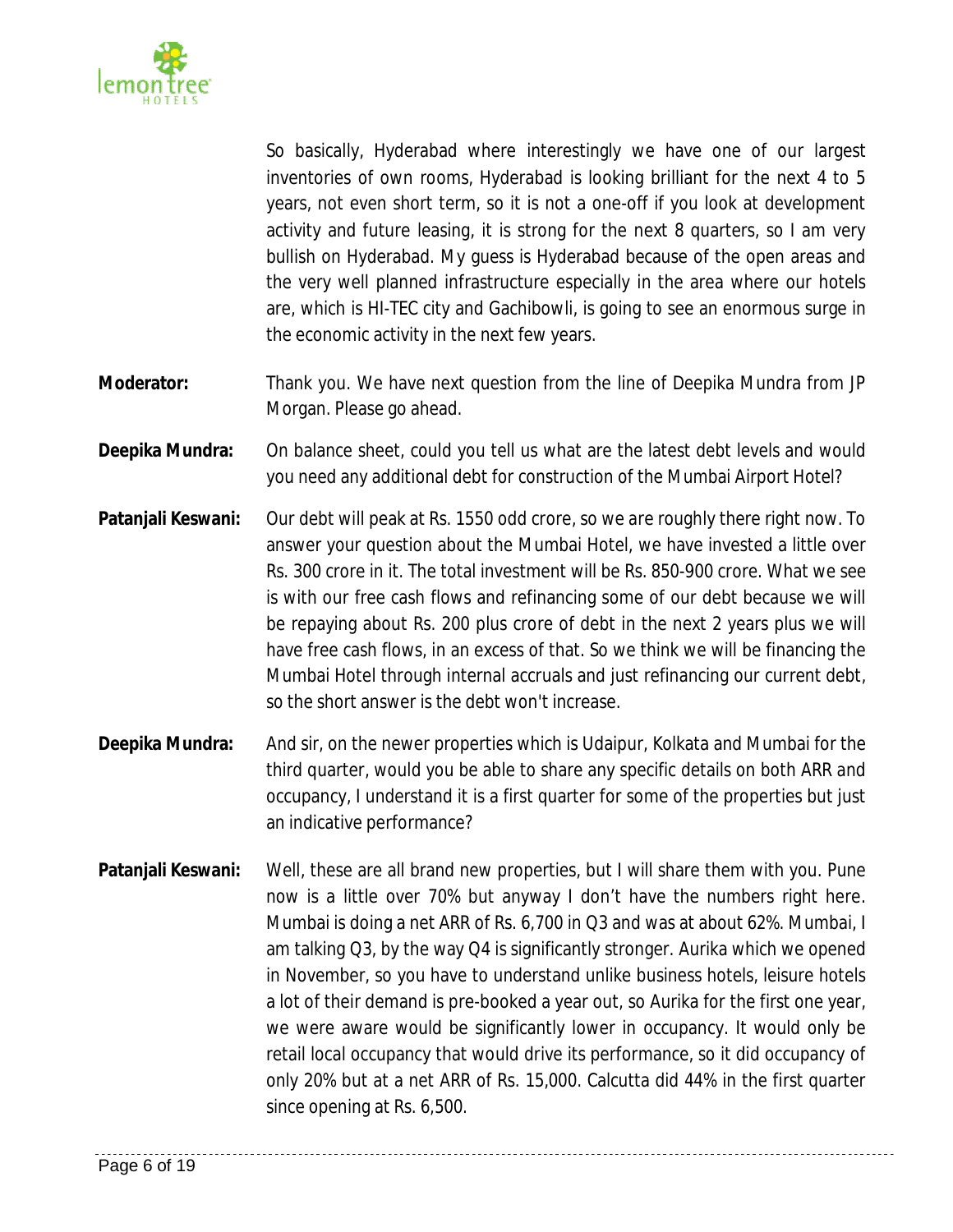

- **Deepika Mundra:** And on the distribution cost side, given that you have added so many more properties both on managed contracts plus with Keys, are you seeing any significant benefits?
- **Patanjali Keswani:** What do you mean by distribution?
- **Deepika Mundra:** In particularly with OTAs, given that you have a much larger inventory now, are you seeing much better rates with OTAs?
- **Patanjali Keswani:** No we have got that once we acquired Keys and indirect benefit of that was we started controlling 15% of India's midmarket, so then your relationship becomes far more equal, which is reflected in the increase in our retail. We have very positive commercial terms with our partners in the online travel space and more importantly what has happened is that about 10% of the occupancy, which I just mentioned to you whether in Mumbai, Pune or Kolkata came from our loyalty members in the first 3 months. So actually if I remove that, the occupancy would have been 10% lower.
- **Moderator:** Thank you. We have next question from the line of Venkat Samala from Tata Asset Management. Please go ahead.
- **Venkat Samala:** There has been double digit RevPAR growth in last 3-4 years, what all factors have attributed to RevPAR growth and going forward given the current macroeconomic scenario, what can be expected RevPAR growth ?
- **Patanjali Keswani:** So broadly, one thing our company is absolutely laser-focused on is that we don't want to increase cost, so what benefit we get when we grow very fast we have an ability to transfer a high cost resource from an existing hotel on a promotion to a new hotel and replace that resource with a much lower cost, so what we are really looking at is constantly churning our people. We have 8,000 employees, so every time we add a hotel especially now we are adding so many managed hotels, we have an ability to offer career opportunities and reduce our wage bill. Secondly, we are focused on a very simple metric, which is our power and fuel cost should be less than 2 watts per square foot per hour which is less than 50% of the average in the Indian hotel industry and right now we are at 1.91 watts, so that is something we tracked very closely and in next 2 years our target is to reduce our cost per room irrespective of inflation being at 4 or 5%. The other two things that we expect will happen and you will see this in the next 5 quarters starting from the quarter we are in, is a fairly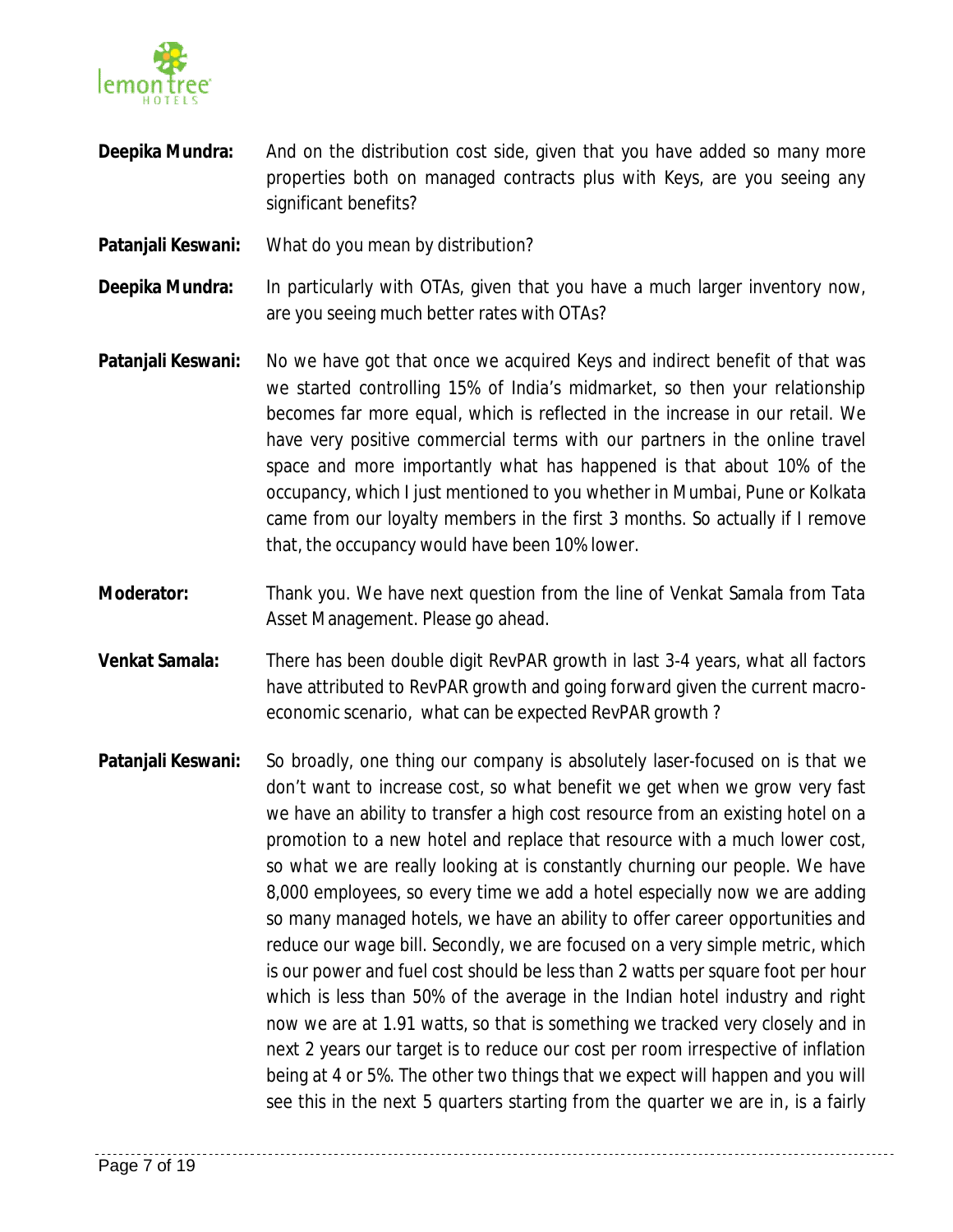

significant increase in our revenue. So if you add the two together, I would expect that our net EBITDA should grow very significantly in the next year and our PBT should grow at least 75 to 100% next year. So this will continue happening as this hotel stabilize and with the opening of, you see if you look at Mumbai with just 300 room hotel, you will find it is significantly cash positive in 4 months and the real game changer for us will be when we open those 670 rooms in Mumbai. Aurika in Udaipur is doing an ARR of Rs. 15,000 and The Lemon Tree Premiere does Rs. 6700, I am pretty sure that the Aurika in Mumbai will do in excess of Rs. 11,000. So you can see that we will be compounding our EBITDA and our PBT at very high levels in the next 3 years because my capital deployment cycle is effectively over finally. It has been a real pain and a nightmare but over the last 5 years we have deployed all the capital required.

- **Venkat Samala:** Sir, my question specifically was about the last 4-year performance in terms of RevPAR growth, I mean other than the change in the mix towards in the favour of retail what other factors do you attribute to the RevPAR growth specifically, not the cost side?
- **Patanjali Keswani:** It is obviously occupancy and price, so how do you combine to maximize. See, sometimes, in some hotels, when we open new hotels we take the occupancy up by giving very attractive pricing and the minute we hit a certain level of occupancy, we start repricing, so one of the previous questions was specifically on Hyderabad and that demonstrates to you how we as a company plan RevPAR hikes. So Hyderabad, if you notice, once we reach that level of 77-78% occupancy, we started repricing and if you look at 3 markets where we have large inventory, look at Hyderabad, in Q3 FY19 versus Q3 FY20 we hit from 76.8 we went to 77.3 and felt confident that we could reprice, so we repriced at 17.7 and the RevPAR therefore effectively grew appropriately. Now, look at Delhi, we went from 81 to 85, 386 bps change in occupancy and we increased our pricing by 7.7%. This is very specific to micro markets, but fundamentally once we can drive the occupancy to a certain level and ensure we have sticky customers, we start repricing very aggressively at independent of the market or the macro.
- **Venkat Samala:** And sir, how are you finding the resistance from the customer end while you are trying to reprice it at higher levels?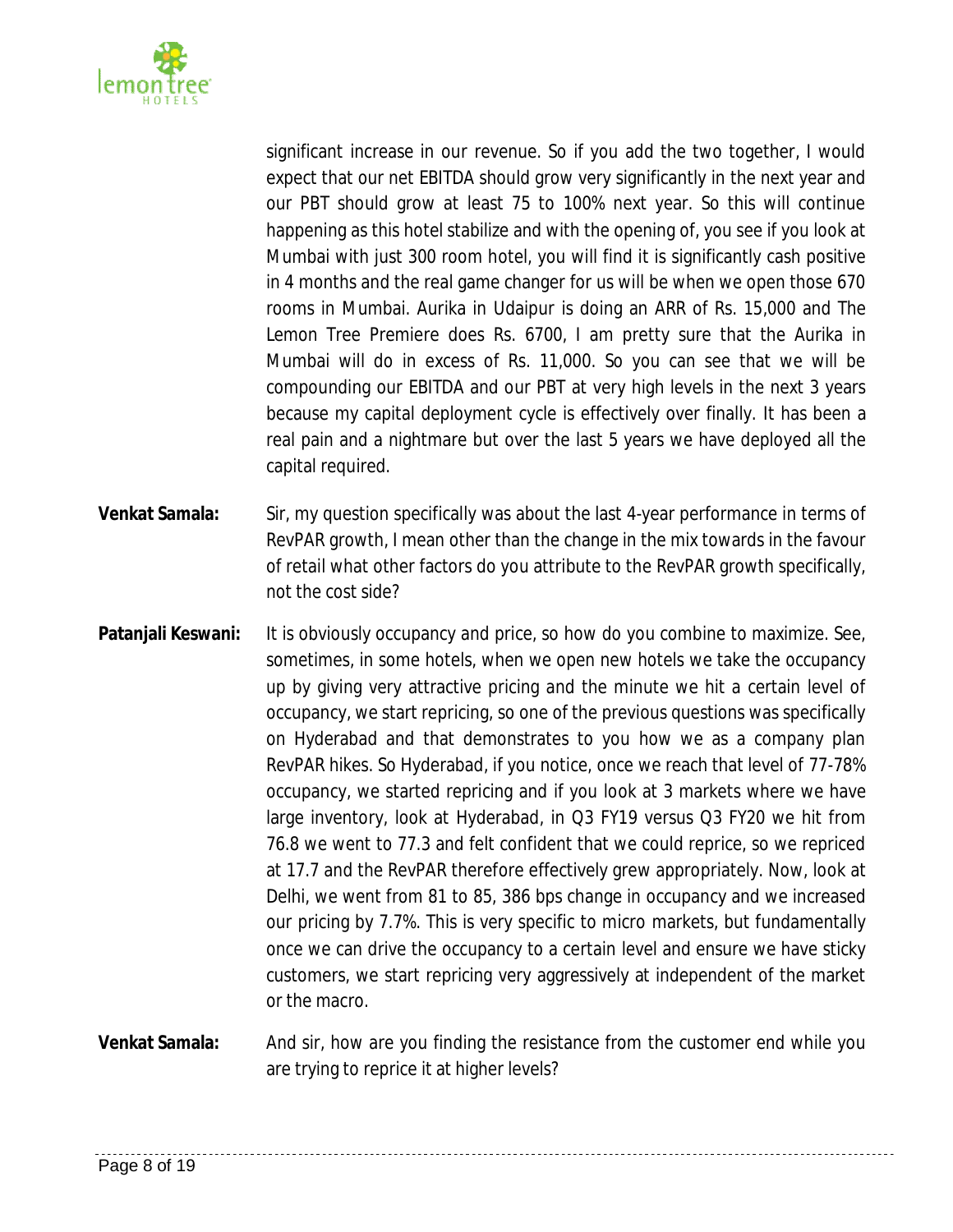

- **Patanjali Keswani:** Obviously, they will resist it. I will give you an example, so there was a certain segment we had of corporate customers who were not willing to increase their price in Hyderabad, from Rs. 4500 in the LTP, so they used to consume about 50 rooms a day. We reduced it to 20 rooms a day because we were confident of the market, we replaced it with 30 more rooms from other segments which were priced at about Rs. 1500 higher. I am giving you simple maths. So what happens is that you start playing with the mix, so it is not that you are increasing the price and I want to be very specific here. I don't think the market easily accepts price increases. What you do is you replace a lower rate customer with a higher rate customer but that higher rate customer has basically got that same price even earlier. It is just that you are getting more of them.
- **Moderator:** Thank you. We have next question from the line of Vinod Bansal from Franklin Templeton. Please go ahead.
- **Vinod Bansal:** Sir, this space is often seen as very susceptible to disruption, any recent trends you have seen on the OTA channel in terms of discounting given the environment is weak, trend in the last 3-4 months as well as your medium term expectations in that?
- **Patanjali Keswani:** So let me break it into three parts. The key to any business is who controls the customer, so OTAs are for me; they are like both friends and enemies. Now OTA is very naturally in the business model, want to capture access to customers, so they offer stuff which we cannot compete with like cash backs.

Now, how do you compete with the customer who is a competitor in some ways, who is willing to offer cash back, you cannot compete unless you are ready to lose money to. So my view is that the only way Lemon Tree or any hotel company will survive in the long term is if it controls so much supply that you cannot ignore it. So that is the simple answer to my response to disruption. That is currently we have 15% of India's mid-market, our target is to hit 25% in the next 4 years and we will be actually over 20% in two years, so one answer is that. Number two is that now obviously OTA and so on while they are offering cash back, this is not sustainable in the long term, so over time online travel agents will also stop offering cash backs. So we want to be in a position with our own loyalty program and our own website that we capture as many of the customers as we can through our own booking engine and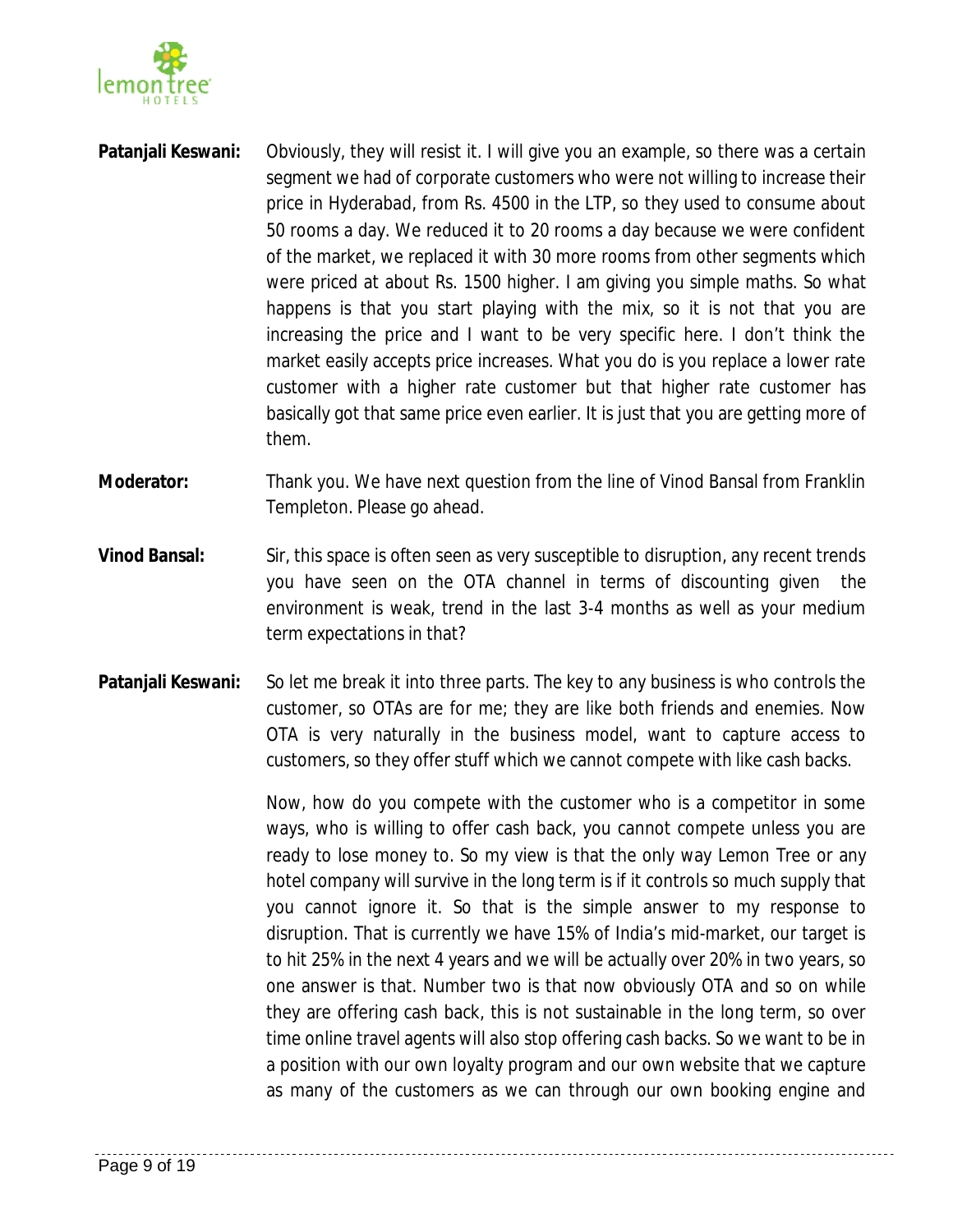

website and I am very pleased actually in Lemon Tree, in spite of the onslaught of these cash backs and what not, our share has been increasing significantly in absolute numbers year-on-year. So we are very clear that we want to control enough supply that you cannot ignore me and you cannot bully me and number two is that we have a strong enough front-end technology platform that we can capture as many of these customers directly as we can through our loyalty program and the choice that we offer.

- **Vinod Bansal:** I will like to follow up on that but before this, any recent trends by these frenemies in the last 3-4 months given that as the environment is weak, are they raising cash backs versus what was there 6 months back?
- **Patanjali Keswani:** Yes, they are doing what is necessary to maintain their number of customers because their valuation is often a function of the number of customers they are putting through their pipeline but it is not affecting us as our pricing is not changing. It is your decision as an OTA or as travel agent what price you offer the customer to get the customer but my price to you does not change. So it is not affecting us at least directly.
- **Vinod Bansal:** Also you mentioned about the fact that you want to control a greater share of supply 15% going up to 25% that goes against the general understanding of it being a very fragmented industry and therefore pricing discipline is so low. So basically I am repeating the old saying that it is the fragmented industry we have normally seen in various industries that are fragmented including, other discretionary like apparel, like footwear and others.
- **Patanjali Keswani:** Can I draw your attention to slide 8, please look at slide 8 of our investor presentation. So you will find in the most critical markets in India which are Mumbai, Delhi, Hyderabad and Bangalore. We are in Mumbai, in another two years, we will have 1 in 5 midmarket hotel rooms, mid to upscale hotel rooms. In Pune, we will be 1 in 7; In Bangalore we will be 1 in  $7$ ; In Delhi, we are already 1 in 7, we will be 1 in 6 and in Hyderabad we are 1 in 4, we would be 1 in 5, so I think that should tell you that obviously we don't intend to have this 25% supply that I am referring to does not apply across India. It specifically applies to those key markets which are high in demand relatively and also therefore relatively high in price and interestingly these are the markets with the highest barriers to entry because building a hotel room there today does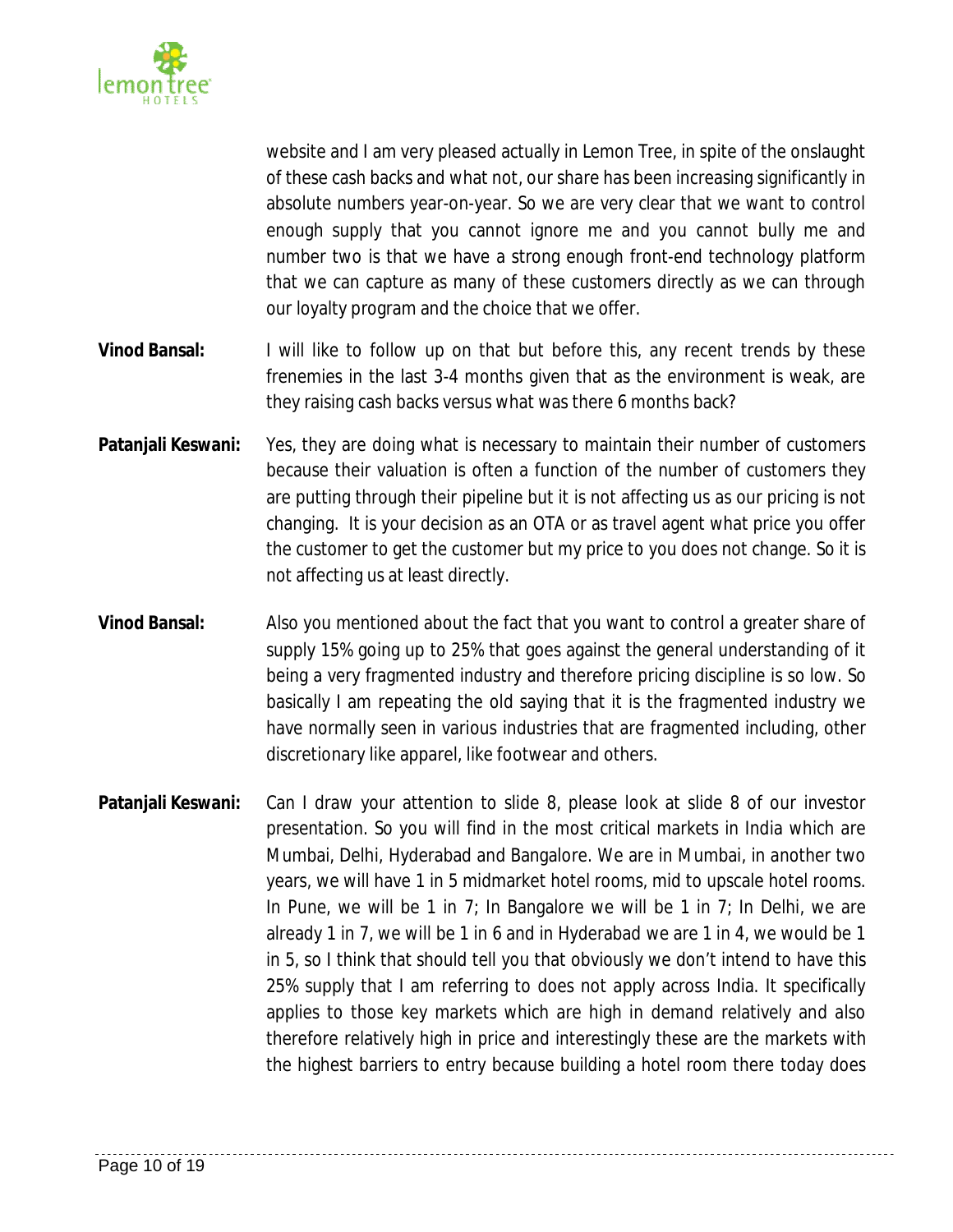

not make financial sense with the current pricing. So that is the moat we are trying to build.

**Vinod Bansal:** If I may slip in one question, on the part of holding 20% supply in key markets, there is a thought around that the players like OYO**,** they are looking to convert some of the unbranded inventory into branded, they would be more in competition with 2-3 star hotels, can that be a risk over the medium term if they expand?

- **Patanjali Keswani:** No, I don't agree with you because you see to me, many of these you are referring to these aggregators, the kind of customers profile that they have, the customer segment and the kind of supply and quality they offer is very different to the branded midmarket, so at the current level of operations that they have, I don't see them as a threat. In fact, in many ways I see them as a positive contributor to the hotel industry because they are the most fragmented side of the business, which is at the bottom end, they are actually trying to consolidate but they don't affect us and I have not found although many people have asked me this question, where they are today does not affect me that is not to say tomorrow, if they raise capital and then move into my sector, they won't be moving in there, may be they will, but I see that more or less collaboration of conversion of a fragmented market into a consolidated market and then everybody becomes more pricing rational, so I don't see there is a threat. That is the short answer.
- **Moderator:** Thank you. We have next question from the line of Karthik Chellappa from Buena Vista Fund Management. Please go ahead.
- **Karthik Chellappa:** Sir, my first question is, if I were to look at it brand-wise on slide 17, the Lemon Tree Premier which has seen the sharpest occupancy increase and a very healthy ADR has actually seen the lowest EBITDA margin expansion Y-o-Y, what would explain that?
- **Patanjali Keswani:** All India supply has reduced, the addition of supply, but in certain micro markets like Bangalore and in fact, in Gurgaon, supply injections are still continuing and will continue for the next 2 years, so these have affected the overall weight. So where do we have Lemon Tree Premiers, the old ones are in Gurgaon, in Delhi, in Bangalore, in Hyderabad while Hyderabad has been good and Delhi has been good, Bangalore and Gurgaon have seen a lot of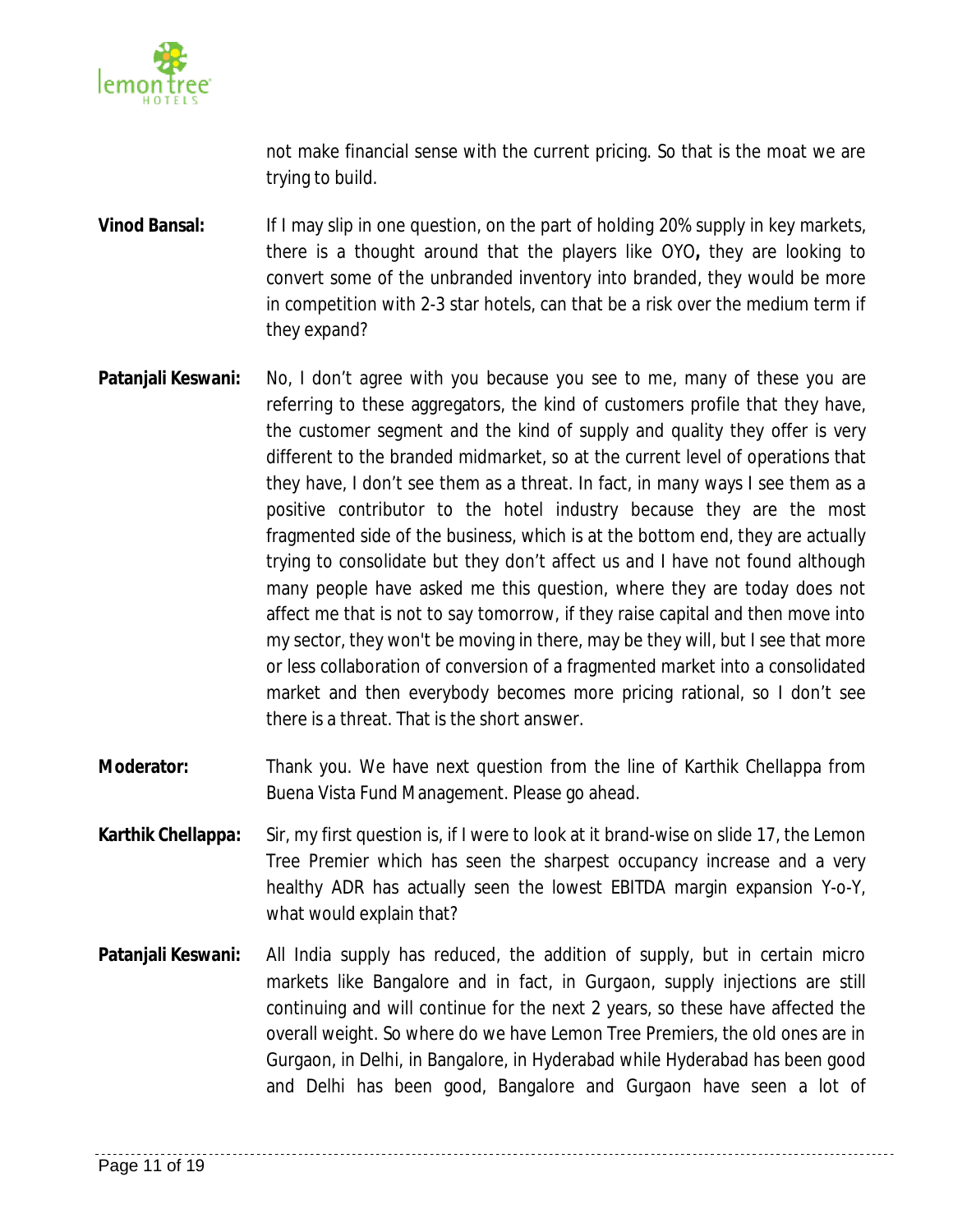

competitive action for the moment and that is why you will see that while the occupancy has gone up, the average rate has remained flat. That is the broad answer.

- **Karthik Chellappa:** Because the reason I ask is in Bangalore the 363 basis points occupancy rate had some sort of an impact basically on RevPAR and the hotel level EBITDA margin for Lemon Tree Premier?
- **Patanjali Keswani:** And also on pricing because while the pricing is showing an increase, a part of that is linked to our attempt to shift out of, whenever a new hotel opens it gets corporate, it focuses on corporate basically because it takes time to get retail, so the pricing comes down effectively because your competitor goes and offers a lower price and it is actually self-defeating because everybody retains the customer but at the lower price offered by the competitor, so it is an overall mix. It is difficult for me unless you come over one day to my office, I can show you all the Lemon Tree Premiers and how each of them is performing but overall actually the reason the Lemon Tree Premier's occupancy has gone up and ARR has not gone up so much is because in different hotels, the dynamics have been different.
- **Karthik Chellappa:** And sir, to an earlier comment of the debt right now close to about Rs.1500 odd crore and you said that is almost close to peak, if I were to look at it on a pre-AS116 adjustment basis, the interest cost today is almost half of EBITDA, Rs. 35-36 crore interest on a Rs. 72-73 crore EBITDA, do you think that figure or ratio has more or less peaked?
- **Patanjali Keswani:** No, let me give you a simple example here. Go back to our Q3 performance and if you look at same hotels, the debt coverage, the EBITDA is close to Rs.60 crore and this EBITDA is after corporate office expenses of Rs.12 crore, so really the EBITDA, on a hotel level, is close to about Rs.70 crore and the interest is Rs.20 crore. The most of this debt refers to new hotels. With much pain and efforts the occupancy in these new hotels has reached 57% in less than a year. We are pretty sure that in the next maximum 1-1/2 year this will also hit 75%-76% irrespective of macro. When that happens, you see even today at the new hotel level, if you forget depreciation, our cash profit is only negative by Rs. 2 crore, so we have been able to cover the interest which is about Rs. 13.7 crore with more or less 100% with the EBITDA. The EBITDA in these new hotels will just keep increasing and we will increase dramatically in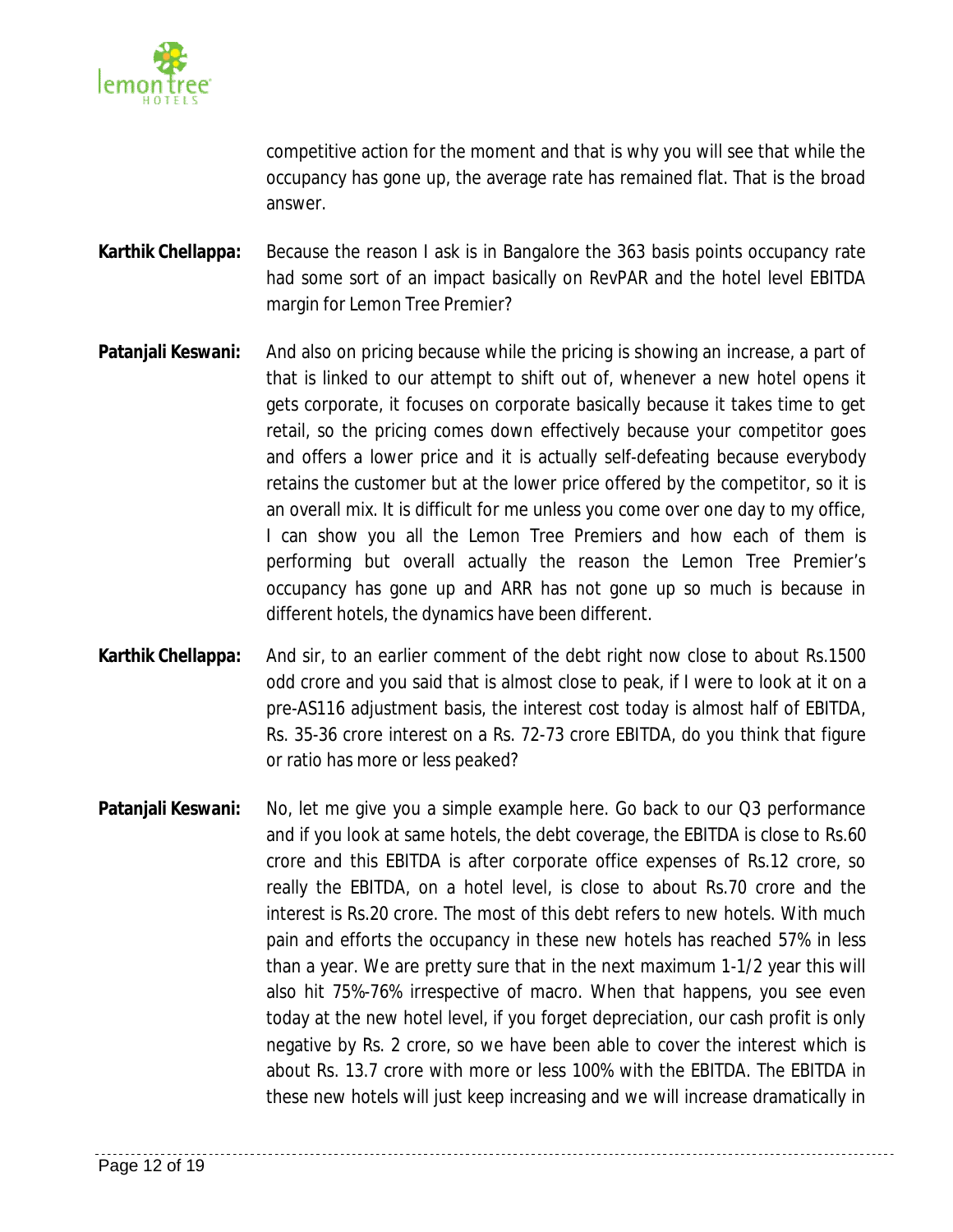

the next 2 years as you will see in fact in Q4, so when that happens, this ratio will completely change and Keys hotels if you notice the EBITDA while it is low, it is still enough to cover the debt and we expect Keys' EBITDA will also probably double in the next 1-1/2 years. So if you look at the 3 buckets, keep in mind that close to half my debt is in the new hotels and Keys and they are not as yet stable though we are very confident that they will move towards the same hotels category in the next 6 quarters.

- **Karthik Chellappa:** Sir, just one last question, any early indicators of any impact to demand from any segment, whether corporate or retail on account of the potential threat from coronavirus?
- **Patanjali Keswani:** Coronavirus in certain markets, where we got some conferences, where the visitors or the conference attendees where from China/Asia, we have seen a significant fall in Q4 and I think that will continue till it is resolved but overall on an aggregate basis for Lemon Tree, we have managed to more than replace them. So, at the current level of the Virus, I don't see assuming, well I am not talking a black swan event but as it is today, it has not had any impact on us.
- **Karthik Chellappa:** So no retail level cancellations in any of the geographies, whether Delhi, Mumbai, Calcutta?
- **Patanjali Keswani:** No, we got cancellations from markets which are affected, and a number of people say from Hong Kong are afraid to come to India because they might go into quarantine. I am just giving you as an anecdote, but we have managed to more than replace it is my broad point.
- **Moderator:** Thank you. We have next question from the line of Sumant Kumar from Motilal Oswal Financial Services. Please go ahead.
- **Sumant Kumar:** Sir, we have seen 2% decline in Gurgaon at 75% occupancy and at Hyderabad at 77%, we have 18% increase in ARR and also Delhi we have seen 8% ARR increase, so what is the dynamic sense when you have 85% occupancy in Delhi and you have increased only 8% and Hyderabad you have 77% occupancy, you have 18% increase, so what is the key reason for that? Any customer mix changes in Hyderabad or in Delhi?
- **Patanjali Keswani:** No, again Delhi we have many hotels and each of them is in a different micro market, so what we have reported to you is an aggregate but broadly, when you hit 80% occupancy you re-price, so what you will find in Delhi is actually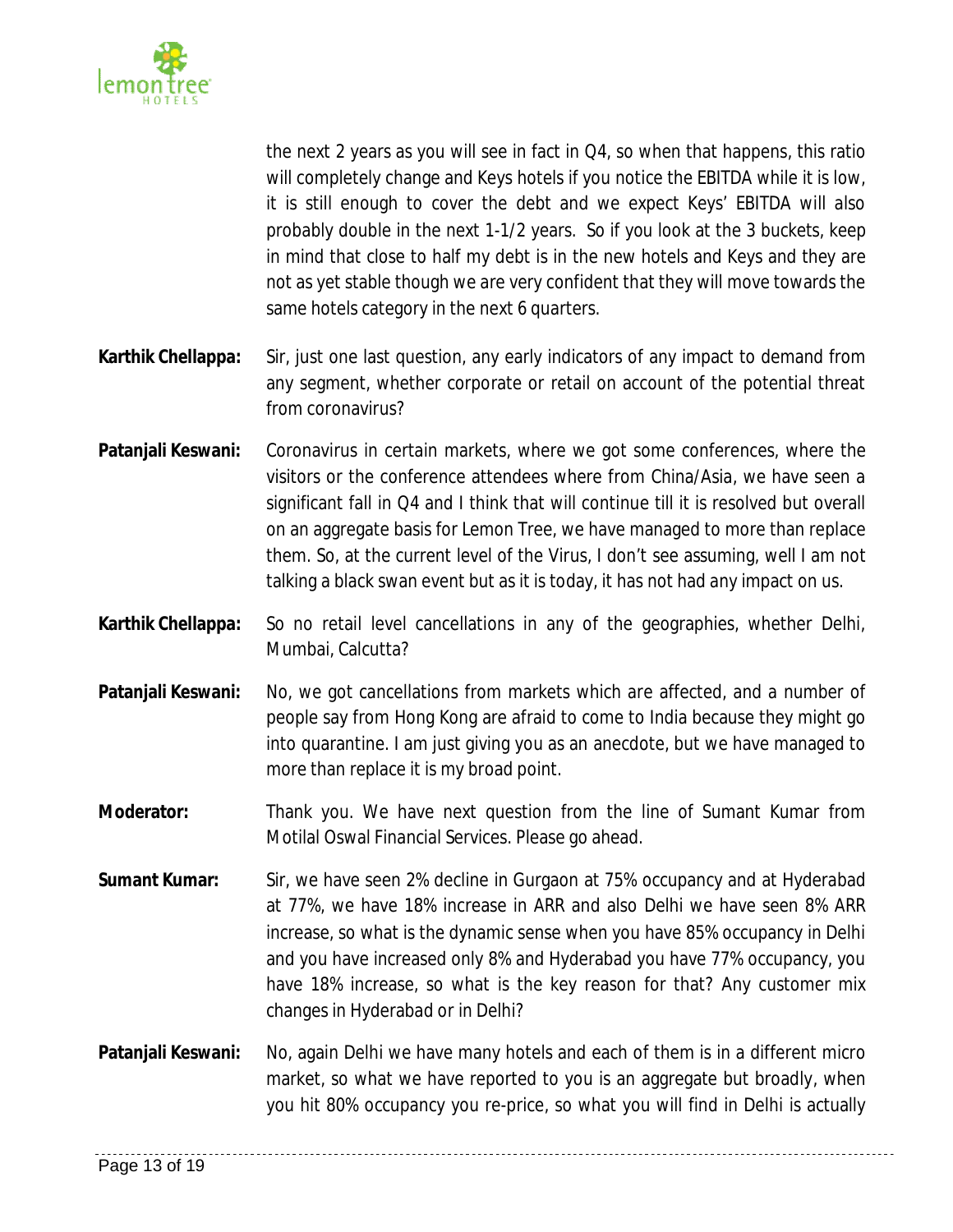

we had repriced over 3 years, so let me give you a number. If I remember right, Delhi 3 years ago, the ARR was Rs.3,500, it has gone up 50%, so obviously we would love to reprice even more but we are a little prudent in the current market conditions, so in Delhi we tried to optimize to this Rs. 5,400 ARR. The real increase in Delhi has been in the Red Fox Hotel and the Lemon Tree Premier in Delhi Airport but not in the hotels in East Delhi, which have actually witnessed a decline in both occupancy and ARR because that market, fortunately we have very small exposure there but our both hotels have gone into a decline because that market has been very badly affected by supply and by a drop in demand, so you are seeing an aggregate number, but if I talk Delhi alone, from where I am sitting which is Delhi Airport, actually the increase in the ARR is significantly higher and that is reflected in similar numbers like Hyderabad.

- **Sumant Kumar:** Is there higher retail customer contribution in Hyderabad that is why the higher rate increase?
- **Patanjali Keswani:** Both, what is happening is that Hyderabad is one of the few markets that has a tailwind which is that in spite of macro as I said so much new supply of office space has been occupied that there is an improvement in demand. In Delhi, that is not the case but if you look at the 480 rooms that we have in Aerocity that has characteristics, which are very similar to Hyderabad but has been somewhat brought down by the performance of the two smaller hotels, which has about 150 rooms in East Delhi.
- **Sumant Kumar:** And 2% decline in Gurgaon is all because of CAA protest?
- **Patanjali Keswani:** No, CAA had actually a very minor impact. Gurgaon has been going through massive supply injections and that is still not over basically, it still take another year and a lot of new hotels open in Gurgaon in the last two years who were trying to grab market share, so our policy there was to maintain our occupancy, which is why you will find we increase our occupancy though we had to take a small hit in our average rate but overall as far as EBITDA goes, we manage to maintain a healthy improvement in EBITDA by about 23%.
- **Moderator:** Thank you. We have the next question from the line of Archana Gude from IDBI Capital. Please go ahead.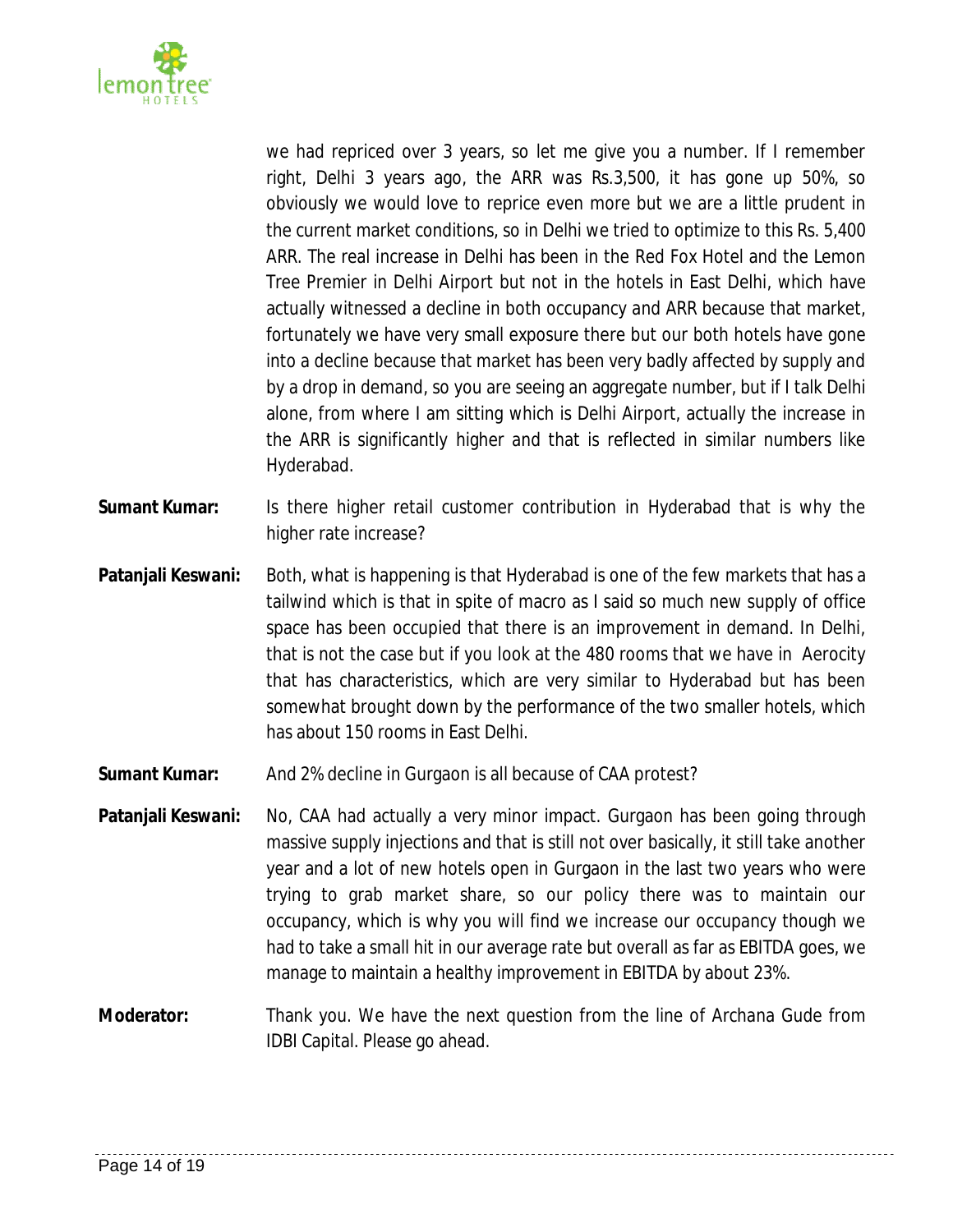

- **Archana Gude:** In Q3 we had this retail mix at 39%, sir where do you see this mix let us say, 2 years down the line?
- **Patanjali Keswani:** At 50%
- **Archana Gude:** And sir in that case, how that will contribute to the RevPAR growth, retail being, where we charge more, so on a sustainable basis, what kind of RevPAR growth can be expected?
- **Patanjali Keswani:** Typically, by the way this is very simplistic. If my average rate is 1, my large corporate rates will be from 0.8 to 0.9. My small medium micro will be from 0.95 to say 1.05 and my retail will be 1.2, so if I change my retail mix from 40 to 50%, it really means that my average rate will go up by 10% or 20%, which is 2%.
- **Archana Gude:** How was this MICE segment performance in the quarter and on the corporate side, can you throw some light on the negotiation happening for the next year?
- **Patanjali Keswani:** So look, earlier Lemon Tree was not really focused on MICE. We reoriented it only with our new hotels, so the old hotels typically don't have large banquet facilities. Now, what we have noticed is that large corporates, who are typically consumers of MICE who create demand for MICE, there has been a significant drop in demand from them because they are basically cutting back on travel, on hotels, on meetings and so on unless absolutely necessary; however, the social segment has been really increasing, so since we have MICE or large banquet halls in Kolkata, in Udaipur, in Pune, in Mumbai we are finding that social demand is high and well, since it is new facility we are obviously getting corporate demand but it is, I am told not the same as it was 2-3 years ago, so that is the broad answer. Going forward, I find that for Aurika, Udaipur, the wedding demand is enormous. I will give you an example, in January, we sold the hotel for 2 days for Rs. 1.5 crore to a wedding party, so we are aggressively targeting it. The hotel has been built with eye to capture the wedding market in Udaipur, which is the strongest segment and that is why I am very confident that in Udaipur, specifically weddings are not dependent frankly on the macro and we are relatively price insensitive so we are doing well in the MICE segment. I am not very sure how the rest of India is doing but we are quite happy with what we have got.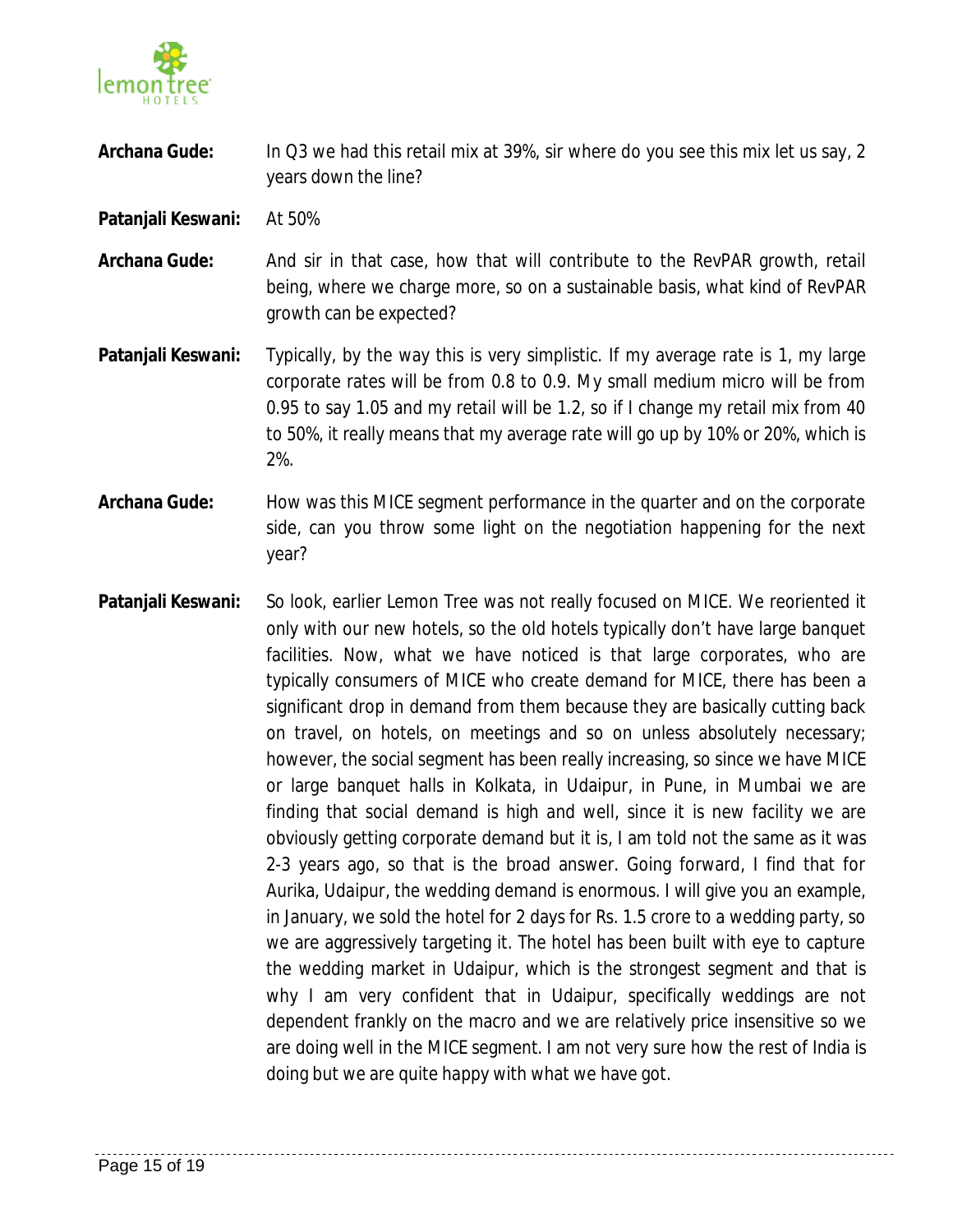

- Archana Gude: And sir, the corporate side, any light on the negotiations happening for the next year?
- **Patanjali Keswani:** Yes, the large corporate will give 3%-4%, the small medium micro will give 5% to 6% and retail, we are looking at above that say, 8% to 10%.
- **Moderator:** Thank you. We have next question from the line of Satyam Thakur from Morgan Stanley. Please go ahead.
- **Satyam Thakur:** I would request if you could throw more light on and share your views on how you see the positioning of the brand Aurika and I will give you context of why I ask you that because you shared that Aurika in Udaipur in this quarter, you would have realized about Rs. 15,000 ADR and which based on checks looks like Taj Aravali which is in the same micro market that also probably at similar ADR level, so ADR wise you are pretty close to that it seems.
- **Patanjali Keswani:** Little better actually, Taj Aravali is Rs. 13,500.
- **Satyam Thakur:** And then similarly the Mumbai, Aurika which will open next in the couple of years, there again today you mentioned that you expect Rs. 11,000 ADR, when it opens in 2 years from now and the JW Marriott Sahar which is also a 600 room hotel in the same micro market that again based on public data, it is around Rs. 9,500 ADR as of today, so in two years to grow to Rs. 11,000, you will need like 10% kind of an ADR growth each year. So what I am saying is that while you call Aurika an upscale brand, your pricing strategy at both the 2 properties so far seems to be to keep it at par to the luxury hotels in the same micro market, is that a correct reading and why then this mismatch between the brand positioning and the pricing of the same and also what impact will this have on the occupancy ramp up of these properties given as a newer brand and if your pricing is at par with luxury, does that make the occupancy ramp up a little slower, how has the occupancy ramp up at Udaipur been in this quarter versus your own expectation?
- **Patanjali Keswani:** Satyam, you have asked me very interesting question, so let me go off for a moment and tell you that in two micro markets, which is Delhi and Hyderabad, the Lemon Tree Premier, which is an upper midscale property does the same ARR as some five stars in that market. So how customers pay and what they pay, what is the mix of your customers, often determines your ARR and not necessarily your positioning, if you get what I mean.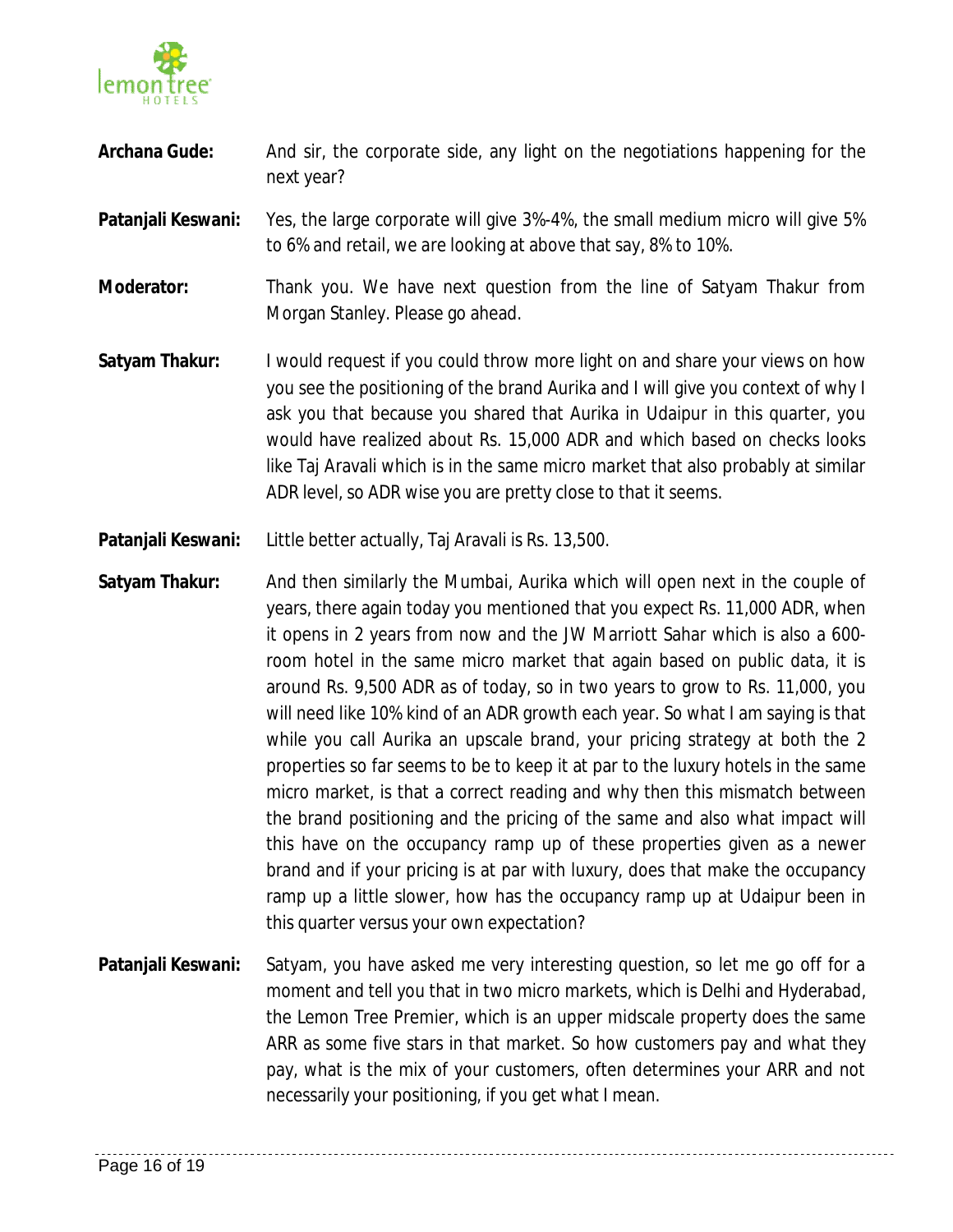

So now let us come to Aurika. In Udaipur, it is an upscale hotel. By upscale, I mean we designed it in our version of upscale and we spend the amount of money per room, which we felt you would require for an upscale hotel. Now, the hotel is for you to understand how that hotel is doing, if you have some time I suggest you go to trip advisor, go to Aurika Udaipur and see the reviews. It has simply the single best reviews across the whole of Udaipur, including any and every hotel. If you read it, I mean it is opened only for the last 3-1/2 months but there are about 50 customer reviews. You must read it to understand how retail customers perceive this property. Now here is my view. Aurika for me is a long-term play focusing on acquiring management contracts of the 25,000 upscale hotel rooms in India, of which about half are in distress. We think with our cost structure and our national loyalty program, we can significantly improve the performance of these hotels and in that sense the two owned Aurikas that we have, are in position to show owners what we can do when we offer an upscale product. What is my view on Mumbai, I am simply looking at our own Lemon Tree Premier, which is doing ARR of Rs. 6,500 or little lower that and we expect that this will go to Rs. 7500 to 8000 next year. So, if I do simple rule of thumb, I would expect Aurika and I am not comparing it with JW Marriott or Hyatt or ITC Maratha. All I say is that if I can do 85-90% in Mumbai in the LTP next year, with Rs. 7500-8000 ARR, then there is no reason why the Aurika, which is an absolutely phenomenal hotel will not do Rs. 11,000 a year after that and that is my perspective and we will see what time tells.

- **Satyam Thakur:** On the other exciting opportunity which is there for us which is improving the metrics of Keys Hotels' portfolio that we have got in, I know it is very early but how was the performance on a Y-o-Y basis for the Keys portfolio in this quarter or even in Jan-Feb, has that improvement on a Y-o-Y basis started happening, now that we are selling it or will that take another five to six quarters?
- **Patanjali Keswani:** Roughly from the figures that we had of Q3 of FY19 versus Q3 of FY20, the improvement was about 10% but frankly it is not the number I want to talk about, we want to improve it by 50%. That is our target. It will take 2 years. I mentioned when we acquired Keys that our target is to bring it to an EBITDA level of about Rs. 60-65 crore and that is what we are targeting.
- **Moderator:** Thank you. We have next question from the line of Himanshu Shah from Dolat Capital. Please go ahead.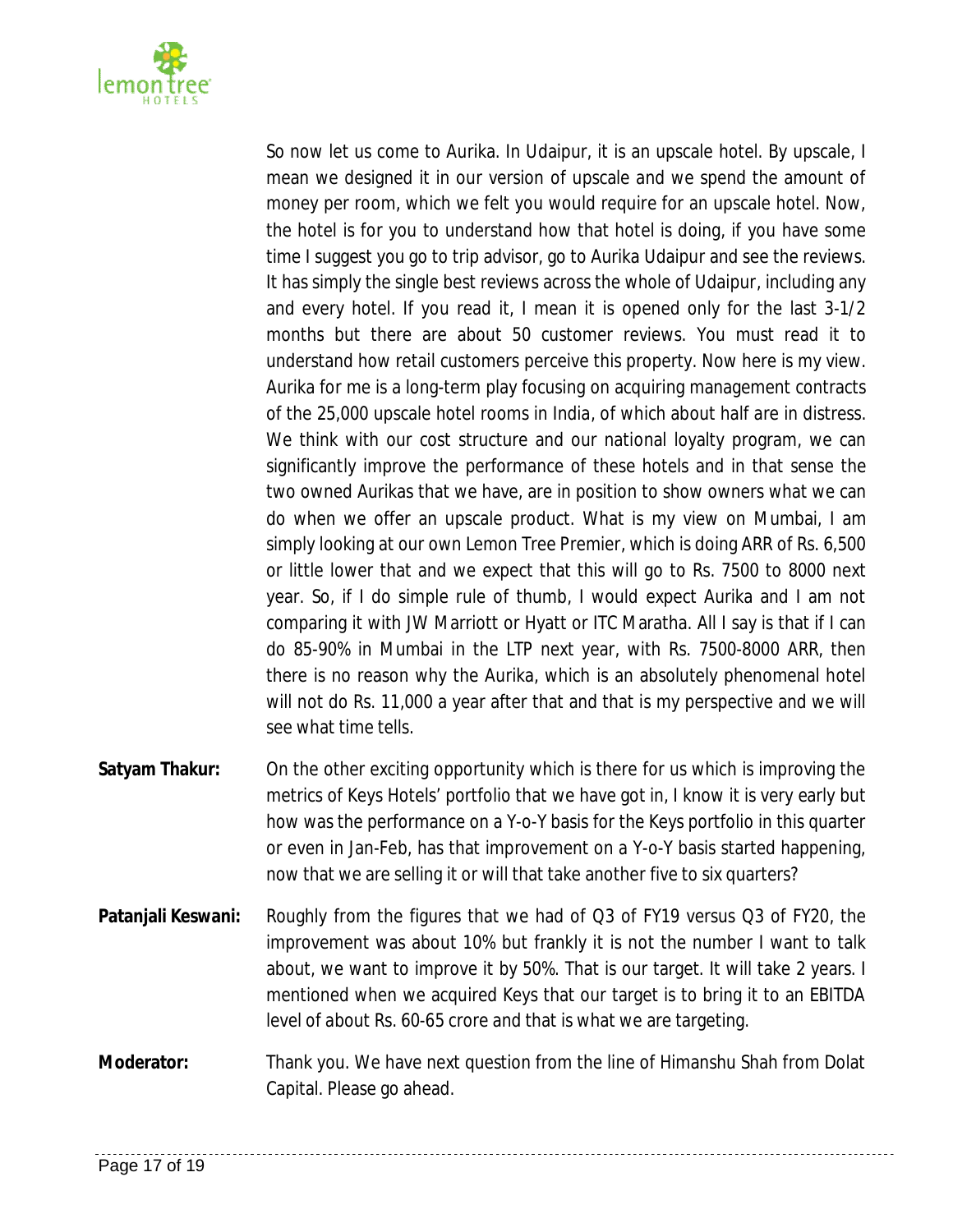

- **Himanshu Shah:** What would have been the industry RevPAR growth versus our same-store RevPAR growth of 5.3%?
- **Patanjali Keswani:** It would be about similar I would say, 4% to 5%. We have some numbers; I have only the listed numbers, so I can share with you what I have. So I think, East India Hotels reported 4.6%, Taj reported 5.6%, Chalet reported 9.9% because they are in Mumbai and Hyderabad fundamentally. We reported RevPAR of 7.5% and all hotels because the RevPAR was less in the new hotels we reported was only 1.9%, but on a same hotel basis, I think what you also do is look at depreciation, you see because depreciation tells you which company is growing and which is not, so depreciation of same hotels was obviously negative but what hit us was high depreciation with new hotels. So if I split it only into same hotels, then revenue from operations in Oberoi was -2.4, Taj was 5.3, Chalet was 11.7 and we were 5.8.
- **Himanshu Shah:** With respect to Keys, I know you called out that we target Rs. 50 to 60 crore EBITDA over next 18 to 24 months, but the current quarter run rate seems to be much lower versus what even the company had done historically, when we presented around Rs.21-22 crore with corporate expenses and around Rs.30 crore, excluding corporate expenses the EBITDA run rate that the company used to do. Compared to that this number is on a much lower side for Q3 for the two months number, so just trying to understand anything specific over here or just it is too early to comment?
- **Patanjali Keswani:** It is too early, but broadly the corporate expenses of Keys, which we intent to reduce, did not reduce because we did not ask people to go, we were repositioning people within the broader system, so it had very large corporate expenses, which will reduce for example, in Q4 significantly. So when we acquired Keys, the corporate expenses were close to Rs. 14-16 crore for the year, from April it will drop to Rs.2 crore. That is the first point. Now, the EBITDA of Keys was at pre-corporate expense level. It was around Rs. 30 crore and our target is very simple that the EBITDA should be over Rs. 62 crore precorporate expenses in 2 years, so basically after corporate expenses it should be at least Rs. 60 crore and we think it is possible. Now the reason why Keys has not done as well as we would have liked is because 250 rooms of Keys are in Kerala, which has been affected by this coronavirus and the floods and Visakhapatnam, where they have another 100 owned room where because of this political uncertainty about the capital and so on and so forth, there has